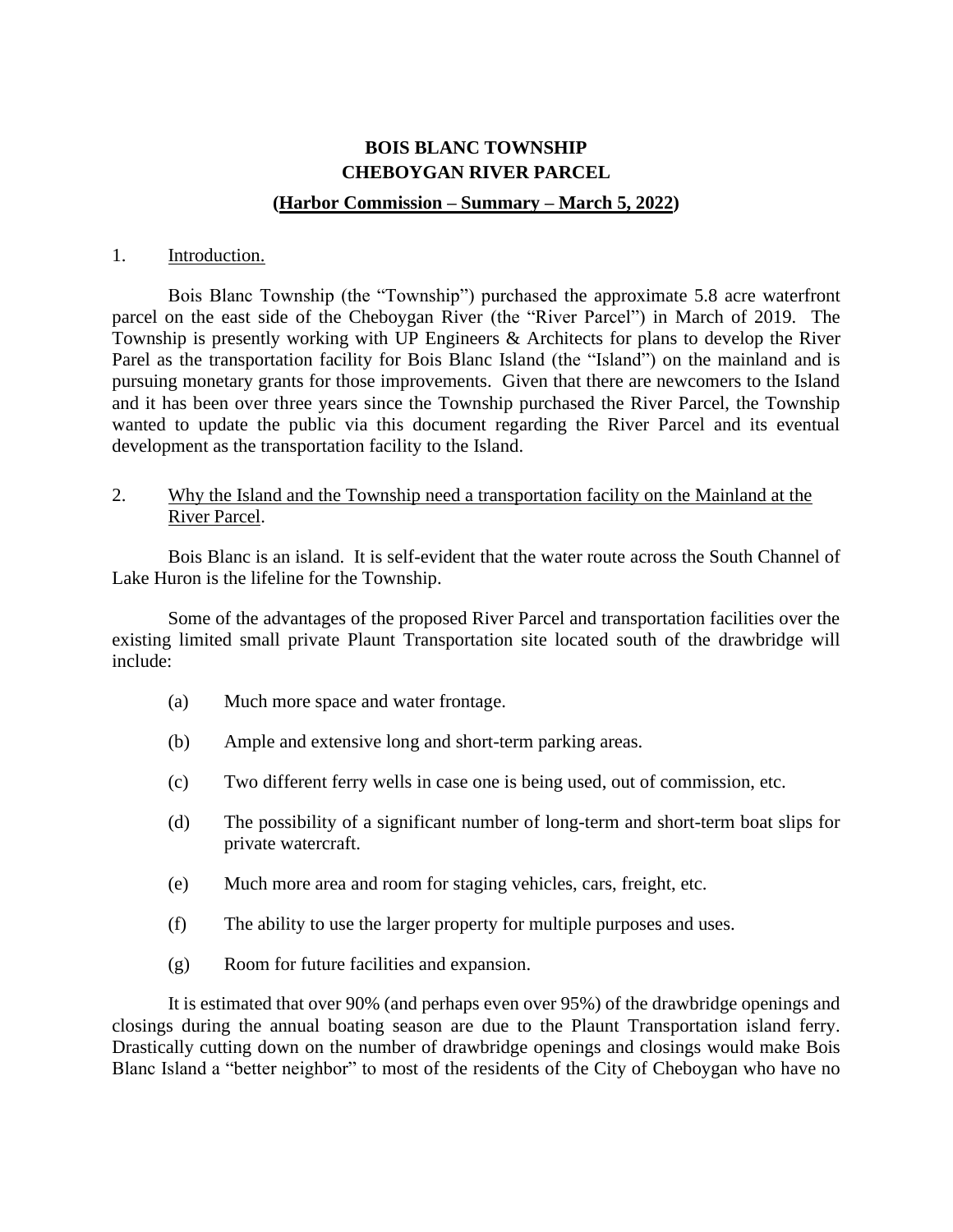connection to the Island and are frequently inconvenienced by backed-up traffic waiting for the drawbridge to go up and down.

By using the anticipated new ferry landings at the River Parcel, the Plaunt Transportation ferry would likely reduce the one-way transportation time to or from the Island by about 3 or 4 minutes. It would also reduce the fuel needed for the ferry.

#### 3. Characteristics of the River Parcel.

Attached hereto is a professional survey of the River Parcel. The River Parcel is approximately 5.8 acres in size with about 1,235 feet of river frontage. The River Parcel is currently vacant. The parcel is located on the east side of the Cheboygan River adjacent to the "turnaround basin" between the Coast Guard station to the northeast and the large fuel storage tank facility to the southwest.

The River Parcel has extensive frontage on Coast Guard Drive, a paved public road. Public water and sewer are located nearby. Electric and natural gas run along the public road frontage of the River Parcel.

Prior to purchasing the River Parcel in March of 2019, the Township did its "due diligence." The Township had a wetlands report/delineation performed and also obtained an extensive prior earth borings and engineering report that had been done previously for the River Parcel. Those documents are available for public review at the Township Hall during normal business hours.

## 4. The necessity of planning for the future.

Every responsible and prudent municipality in Michigan plans for the future needs of its residents, property owners and visitors. Bois Blanc Township is no exception. Where the municipality is an island, future planning is even more essential. Township officials must not only deal with the transportation needs of the Island today, but must also anticipate those transportation needs 10, 20, 50 and even 100 years into the future. To not do so would be irresponsible.

The Island's population is growing. Everyone knows that. Demand for ferry services is also increasing. The only primary means of transportation to and from the Island is through the South Channel of Lake Huron via the Plaunt Transportation vehicle ferry. That ferry likely transports over 95 percent of all Island passengers and virtually 100 percent of all vehicles, construction equipment and heavy freight. Transportation volume to and from the Island via airplane or private boat is infinitesimally small, except for limited passenger use.

The Township owns most of the municipal marina on the South Shore of the Island and controls, operates and regulates the entire marina. Prior to the purchase of the River Parcel in 2019, the Township did not own, control or operate any land or facilities on the mainland portion of the South Channel. That would potentially leave the Island and its transportation needs very vulnerable in the future. Although the Plaunt Transportation ferry and its small private staging property located south of the "Bascule" drawbridge for US-23 have served the Township and the Island well in the past over the years, a municipality that constitutes an island (such as Bois Blanc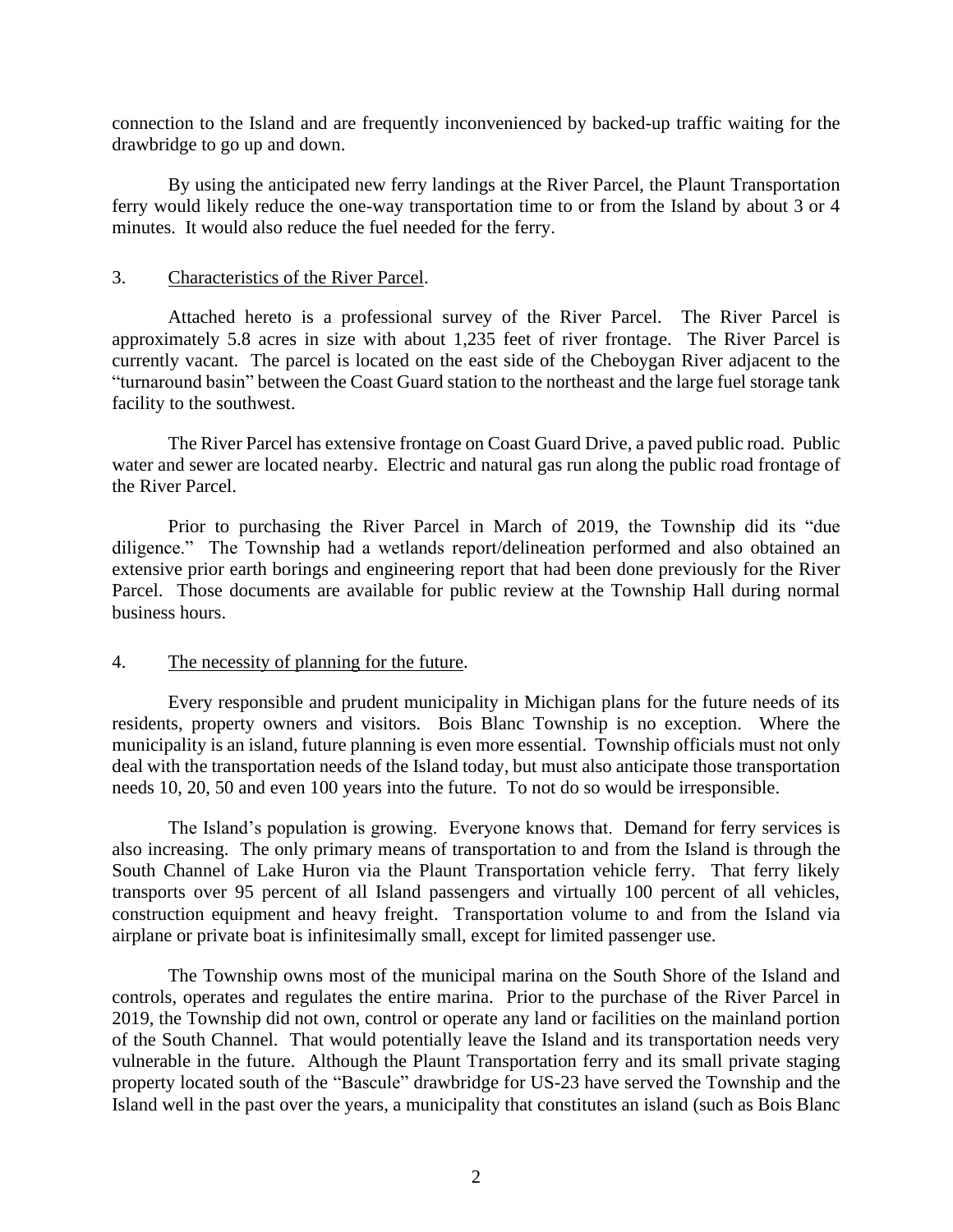Township) cannot reasonably rely solely upon a private enterprise's limited property for all essential public transportation needs. While the Township hopes that Plaunt Transportation ("Plaunt") will serve the Township and the Island perpetually or for many years into the future, the Township must plan for the potential worst case scenario. Should the Township not have a ferry landing and staging property on the river and if Plaunt discontinues service, goes out of business, loses its property south of the drawbridge or something catastrophic happens to the aging drawbridge (it is over 80 years old), vehicle ferry transportation would be cut off to the Island, at least temporarily. That cannot be allowed to happen.

Not every property owner or visitor to the Island realizes that the Plaunt property located south of the drawbridge is very limited in size. While Plaunt owns its buildings, ferry landing and limited gravel parking area immediately adjacent to the ferry landing, the City of Cheboygan owns, controls and regulates all of the paved parking area and marina immediately to the south. Plaunt has utilized that paved City parking area for years for parking, staging, trailers and other matters related to the Plaunt ferry service. However, recently, the City has developed plans for limiting non-City use of its marina and paid parking area and that could curtail the ability of Plaunt and its customers to continue to utilize that area as has occurred in the past. The City is pursuing purchasing more property just south of the paved parking area and has also now even banned overnight parking on the adjoining public streets.

# 5. The River Parcel as the premier property available for Bois Blanc Township located north of the Drawbridge.

Township officials have searched for an appropriate parcel on the Cheboygan River north of the drawbridge for several decades. Two prior Township attempts to purchase river land on the west side of the Cheboygan River were unsuccessful. Apart from the River Parcel, there are virtually no other properties on the river north of the drawbridge left that would be adequate or suitable for development as a ferry landing for the Township's future transportation needs (including having adequate river frontage, large parking areas, room for private boats slips, etc.). The vacant River Parcel (and only the River Parcel) meets all of those needs.

What if the Township had not purchased the River Parcel and the existing ferry landing site for Plaunt were to be cut off in the future for some reason? Of course, then, a good percentage of the lot owners and residents of and visitors to the Island would likely be severely critical of past Township officials for not pursuing the alternate river landing. Some could argue that to not pursue the River Parcel option would have been unreasonable and even irresponsible.

## 6. What is the status of the River Parcel and the Township's plans for the property at the current time?

The Bois Blanc Township Harbor Commission (the "Harbor Commission"), working in conjunction with the Bois Blanc Township Board, has retained UP Engineers & Architects to assist the Township not only with the development of the River Parcel transportation facilities, but also to apply for and obtain government monetary grants for such development. Although the Township is purchasing the River Parcel with Township funds, the Township has always been committed to developing the future transportation facilities for the River Parcel with grant monies.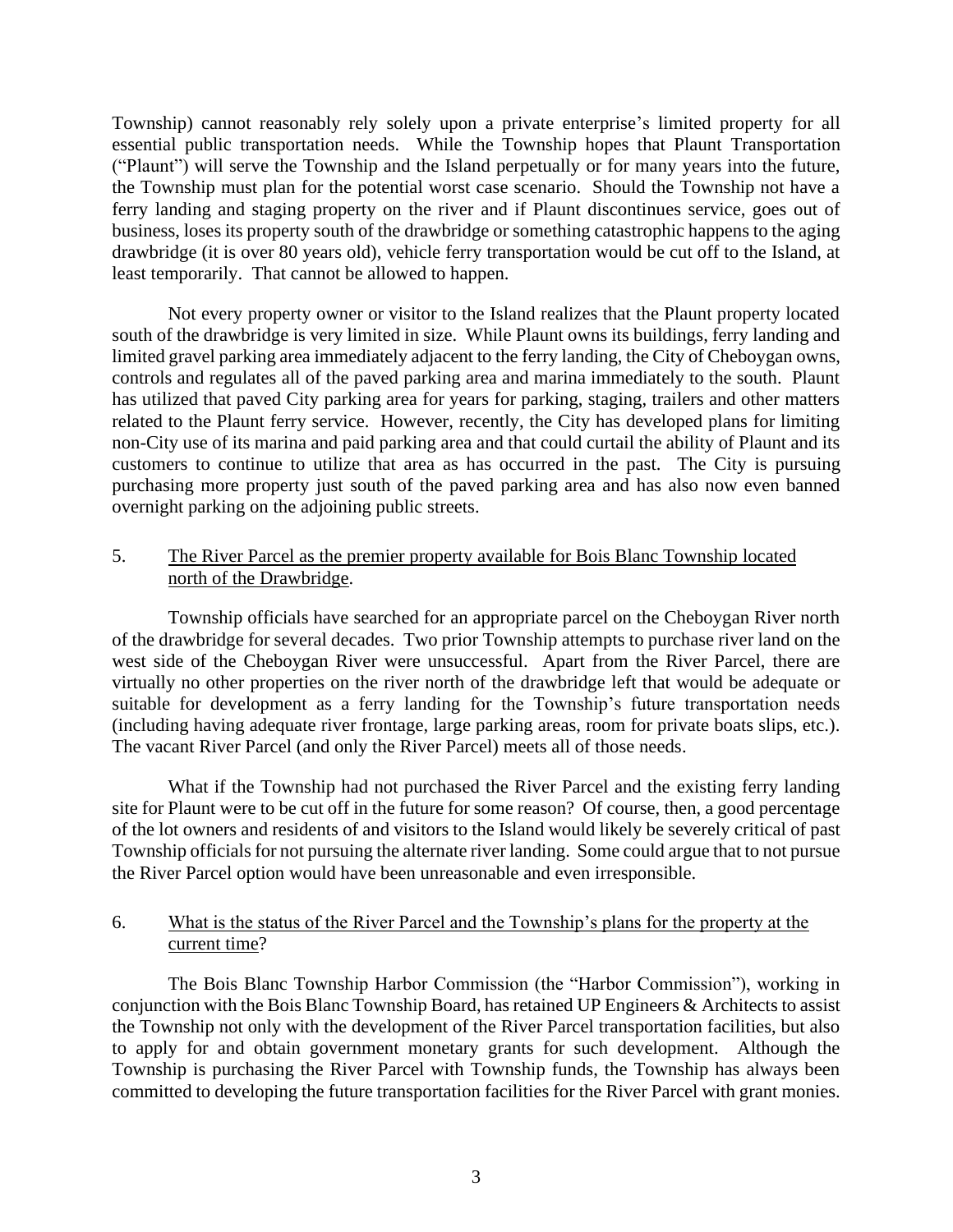As the Township's engineers develop a more definitive proposal and site plan for developing the River Parcel, it is likely that the Township Board and Harbor Commission will hold a joint public hearing on the Island to explain those matters to the public and to solicit public comment and input regarding the same.

# 7. The Drawbridge.

It is not clear for how long into the future the US-23 drawbridge on the river at State Street will be operated free of charge to river users on a 24-hour, 7-day basis. Should the operating policy for the drawbridge change in the future (so that it either operates on a limited basis, charges frequent users a fee or other policy change), that could adversely affect the frequency and cost of ferry service to and from the Island. Also, there are two other concerns about the drawbridge. First, if the drawbridge were to be down and inoperable for any significant period of time, it could prevent the existing Plaunt vehicle ferry from accessing Bois Blanc Island. It is not clear how, where and for how long a temporary makeshift ferry landing north of the drawbridge could be arranged on short notice. Second, the current vehicle ferry for the Island accounts for approximately 90% or more of the times that the drawbridge must be raised and lowered. Not only does that cause considerable wear and tear to the drawbridge and its mechanical mechanisms, but motorists along State Street are greatly inconvenienced due to the large number of added raisings of the drawbridge that occurs based on the current home location of the Island's vehicle ferry.

## 8. Public information.

The Township and the Harbor Commission have used transparent and very public means of publicizing not only their plans for the River Parcel, but also the purchase of the River Parcel. The River Parcel has been discussed extensively at public Township Board meetings, as well as Harbor Commission meetings, for over three years. A survey, wetlands delineation, engineering report and many other documents have been on file at the Township Hall for public review and inspection. The prior Harbor Commission recommended and agreed with the Township Board that the River Parcel should be purchased and developed. The current Harbor Commission has developed various recommendations for the Township Board regarding grants and the proposed development of the River Parcel. Few municipalities throughout Michigan have been as transparent and utilized such open public access to information as Bois Blanc Township has done regarding the River Parcel. The Township intends to do the same in the future.

## 9. Working with Plaunt Transportation.

None of what the Township has done or stated regarding the River Parcel should be construed as any criticism of Plaunt Transportation. Nor is the purchase by the Township and development of the River Parcel intended in any fashion to promote any competition by another ferry company with Plaunt. As long as Plaunt continues to meet customer demand and to provide exemplary transportation services as it has done in the past, it is unlikely that any new competition will appear. However, the Township must still plan for the future. By analogy, municipalities are rarely criticized for zoning more than one property as commercial or having an ordinance allowing more than one business to obtain a business license in the municipality as supposedly trying to promote new and unfair competition. Most people believe that businesses should be treated fairly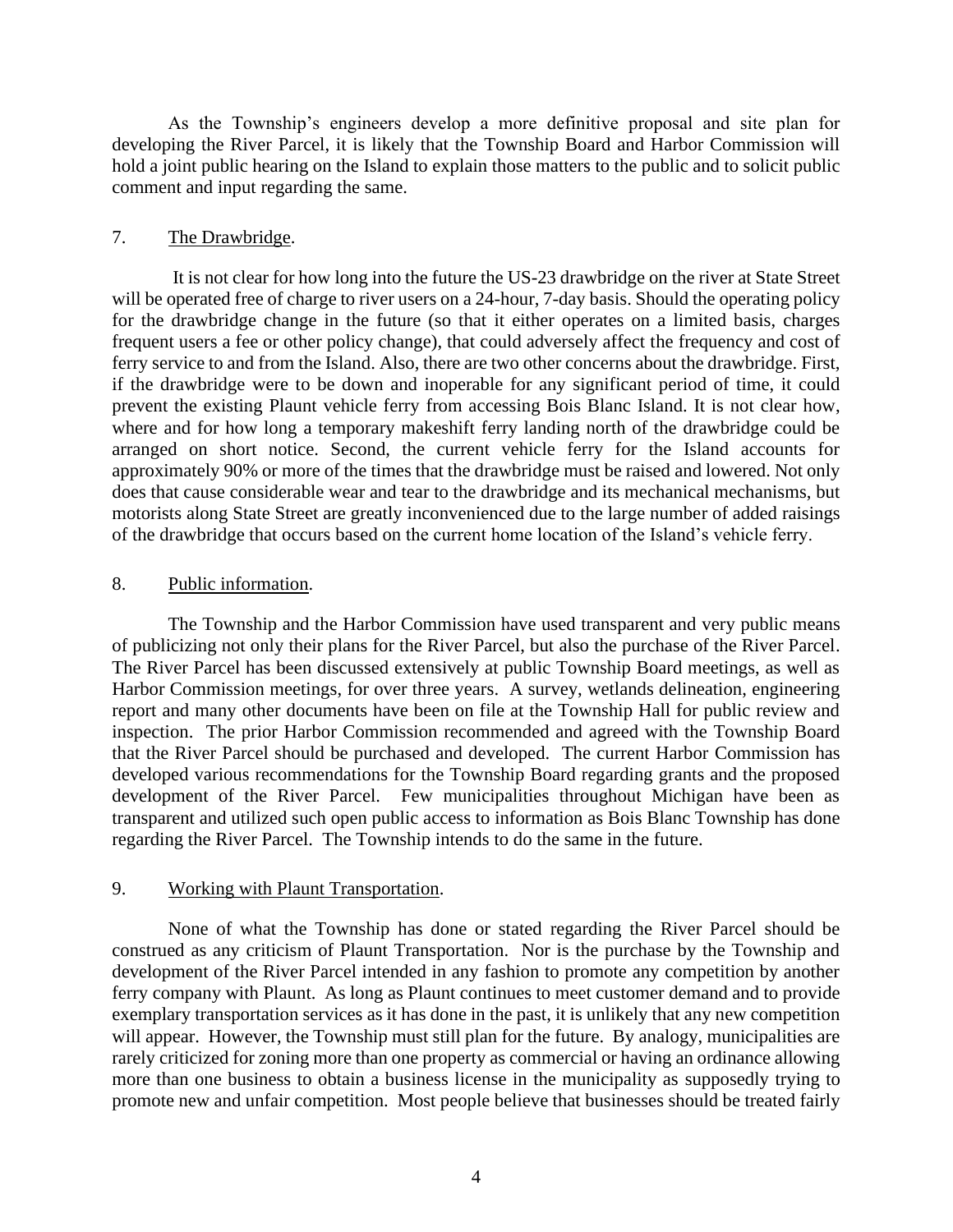and even handedly, and whether or not business competition arises is a private matter. The same is true with regard to transportation businesses that are using public facilities. While the Township does not intend to promote any competition as to Plaunt so long as Island transportation demand is being met, the Township must nevertheless still plan for the future.

The Township has invited the Plaunt team to work with the Township in crafting the plans for the improvements to the River Parcel, including the anticipated two ferry wells. So far, the Plaunt team has provided valuable input into the plans.

## 10. Likely Improvements to the River Parcel.

The future facility on the River Parcel has been named "Bois Blanc River Harbor."

Some of the likely improvements in the future for the River Parcel may include, but not necessarily be limited to, the following:

- (a) Short-term and long-term parking areas.
- (b) Sheet metal piling and riprap around various portions of the river frontage for easy river access and to prevent erosion and bank breakdown.
- (c) Two ferry wells.
- (d) Transient and long-term boat slips for private watercraft.
- (e) A small terminal building with restrooms.
- (f) Trails and park-like amenities.

The Township will also work cooperatively with the City of Cheboygan to develop the transportation facilities on the River Parcel.

#### 11. The authority of the Township to purchase and develop the River Parcel.

Prior to the Township's purchase of the River Parcel, a few people challenged whether the Township had the authority to purchase and develop the River Parcel. The Township has full legal authority to do so.

In addition, a few people also questioned whether the Township could utilize funds from its marina millage for the River Parcel. In 2016, the voters of the Township passed a revised millage with broader language that clearly allows the Township to use such funds to purchase and develop the River Parcel.

Periodically, a few critics of the River Parcel have asserted that the voters of the Township should have had a chance to approve or deny the River Parcel purchase via an election. However, Michigan law generally does not provide for such a procedure. In fact, no less of an authority than the Michigan Townships Association has indicated that townships generally cannot place advisory voter referendums on the ballot except in the few specific cases authorized by statute. There are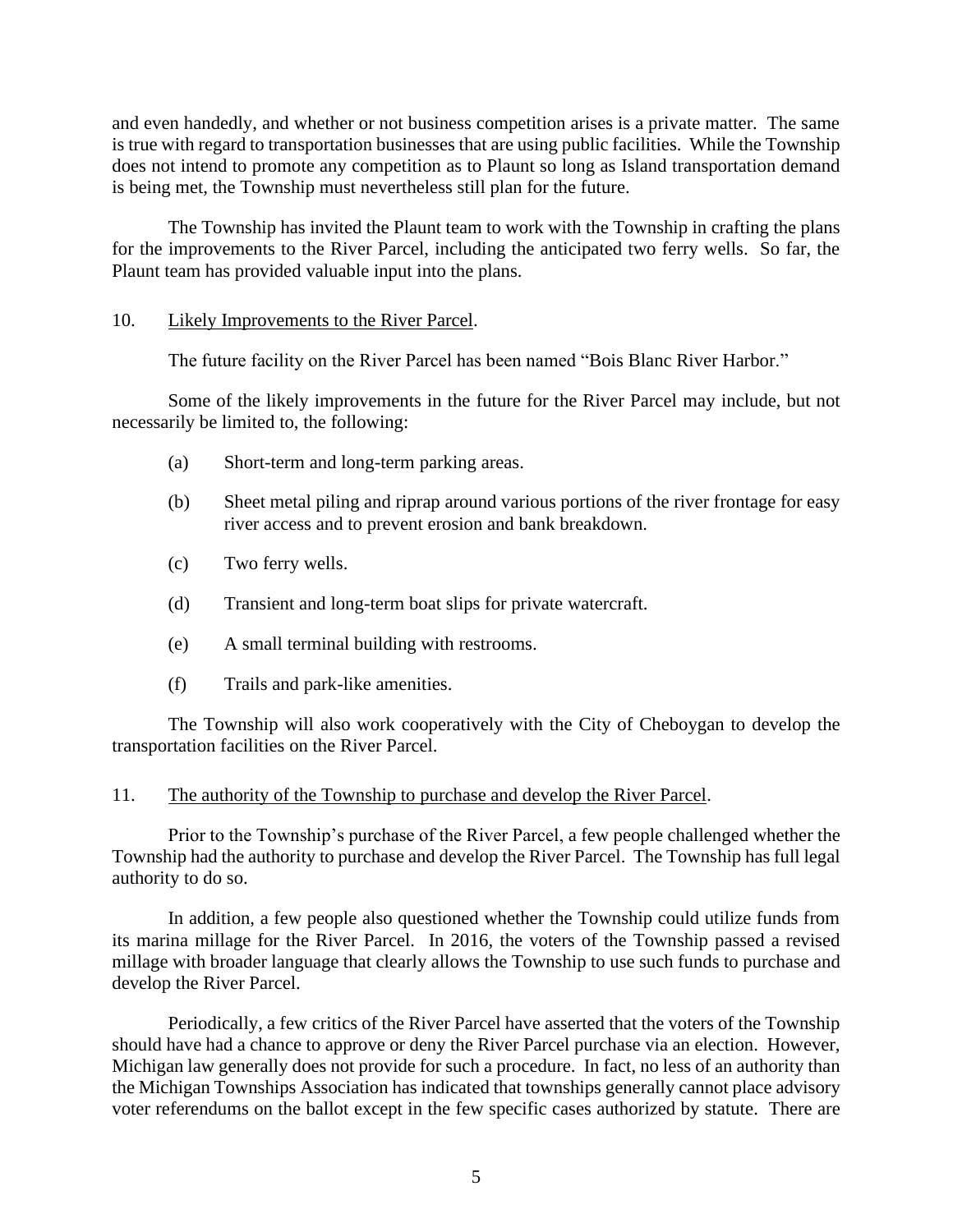many situations whereby the governing body of a municipality does not need voter approval for a particular action or expenditure, and, in many cases, cannot lawfully seek such a voter referendum in any event.

Sometimes, local government decisions made to protect citizens' future needs are not always popular at the time the decisions are made, but are often vindicated over time. People should be reminded that the decision to build the new current marina on the Island in the 1960s to replace the Old Pines Dock was not universally popular with everyone at the time. Not infrequently, current critics of local government decisions become future proponents!

#### 12. Conclusion.

It should be obvious to any neutral objective third-party observer that both the increase in demand for vehicle ferry services to and from the Island and new developments within the City of Cheboygan likely will not allow the small existing Plaunt site south of the drawbridge to be continued to be used for Island ferry services in the future and that the Township must provide an alternative public ferry staging and transportation facility north of the drawbridge. Prudent and reasonable municipal planning demands that Bois Blanc Township and the Island have their own transportation facility on the Cheboygan River. Township officials are working diligently toward that end.